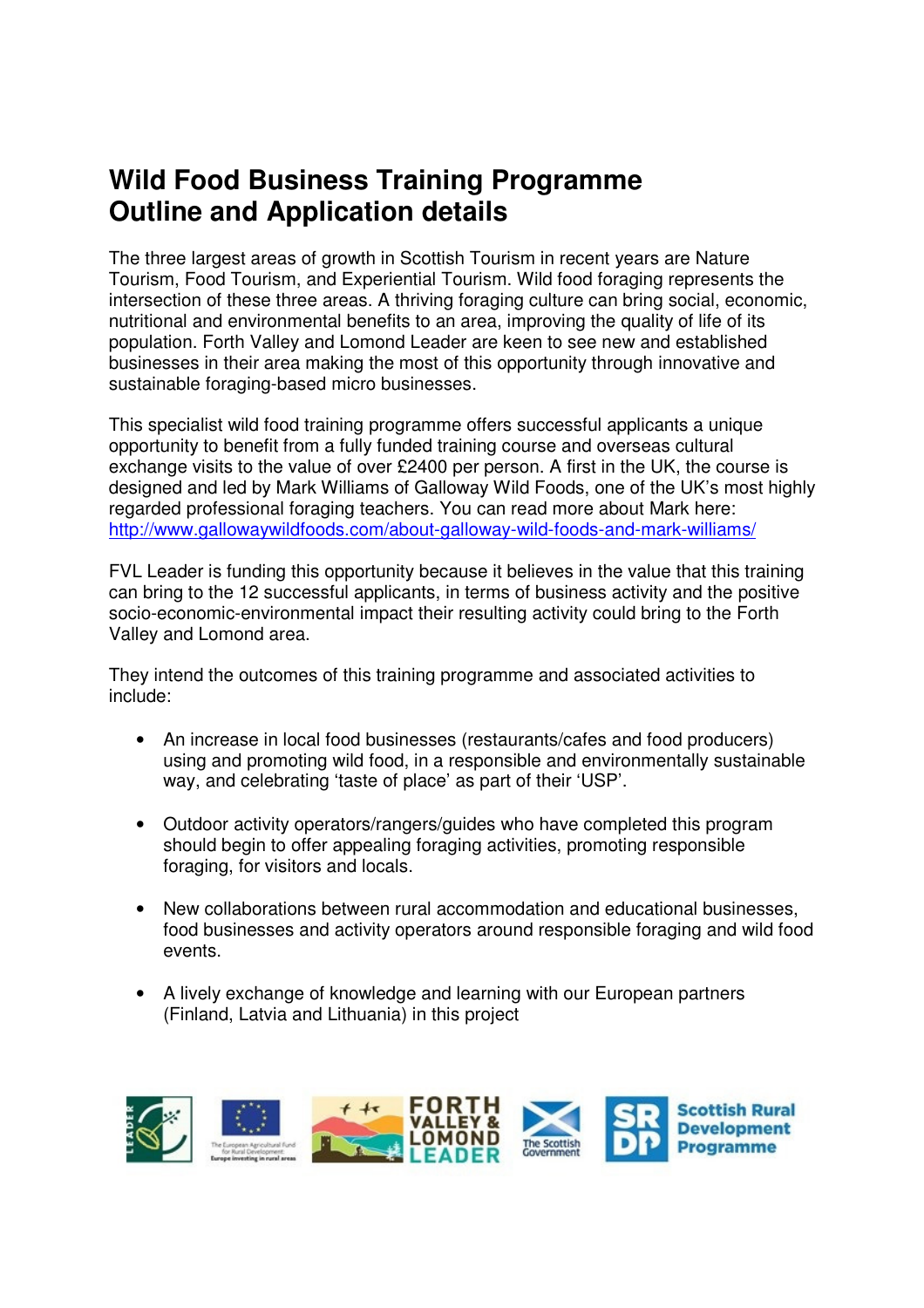- Program participants playing a key role in our wild food festival in both 2019/2020, offering walks, wild food focussed menus, and workshops, thus increasing interest in, and enthusiasm for, wild food and responsible foraging in our area
- Each participant delivering a minimum of 5 foraging experiences/new wild food products/wild food menus in year 2 (2020)

### **Course Curriculum**

### **1. Core Knowledge**

- The history and context of foraging: From hunter gatherers to cyber foragers
- Foraging and the Law
- Plant knowledge
- Fungi knowledge
- Seaweed knowledge
- The Spectrum of Edibility

### **2. Technical Skills**

- Building a wild larder processing & preserving
- Cooking & Recipe Development
- Outdoor cookery
- Tree tapping
- Walk Leader's Rucksack
- Guided Walk planning, permissions and risk assessments
- Guiding Techniques
- Group Management

### **3. Professional Skills and Knowledge**

- Foraging Ethics and Etiquette
- General Ethics and Etiquette
- Business skills and development
- First Aid
- Insurance
- Food hygiene

### **4. Support Resources**

- WhatsApp group for participants
- Secret FB group for participants
- Foraging textbook library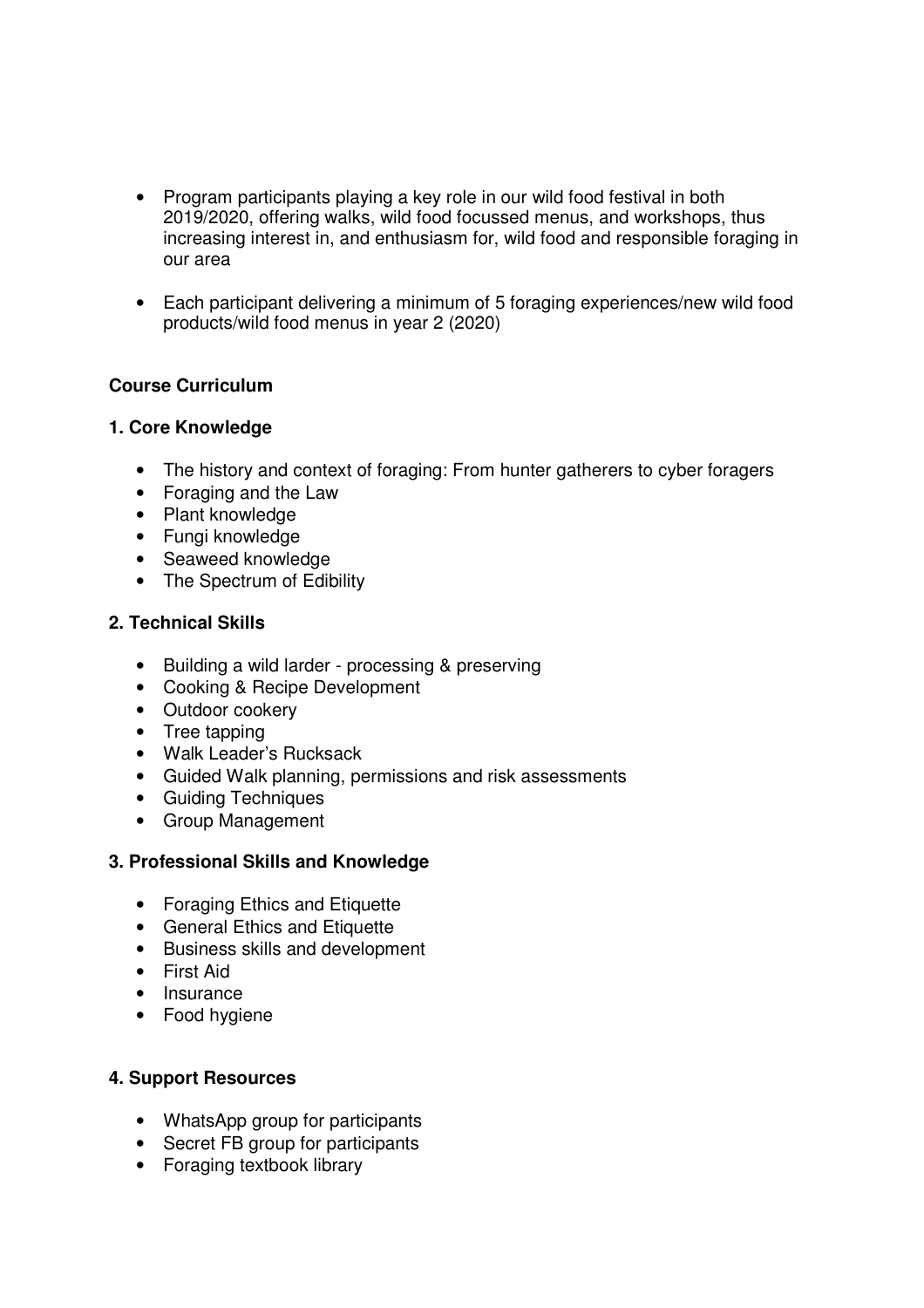• Mentoring - online and in person

### **Course Dates and Locations**

### **Applicants must be able to commit fully to the dates in bold below.**

Locations and guest tutors are selected to allow successful applicants to encounter a wide range of useful habitats, species, knowledge and skills. Some timings and locations may need to be moved. Exact meeting points etc will be provided to successful applicants. Most days will comprise a morning classroom session and an outdoor practical session. Some flexibility has been left around later dates to allow the course to adapt to the needs and interests of successful applicants.

### **Friday 29th March 10am - 6pm Kippen**  Introductions; early spring woods and hedgerows; sap; The history and context of foraging; foraging and the law Tutor: Mark Williams

### **Friday 26th April**

### **10am - 6pm**

**Kippen (TBC)**  Guiding skills, recipe development, spring woods and hedgerows Tutors: Mark Williams and Jonathan Willets

# **Date: Friday 17th May**

## **8am - 10pm**

**Galloway** 

Coastal foraging field trip - Seaweeds, coastal plants, outdoor cookery and building a wild larder Tutor: Mark Williams

# **Friday 21st June**

#### **10am - 6pm Location: TBC**

The spectrum of edibility, recipe development, building a wild larder, Summer herbs Tutors: Mark Williams and Monica Wilde

**Friday 26th July 10am - 6pm Garturstitch Farm**  Business inspirations, marketing, summer herbs and fungi Tutors: Mark Williams and Kat Goldin

### **14th - 18th August inclusive**

Cultural exchange trip to Finland, visiting a Wild Food Festival and foraging-based businesses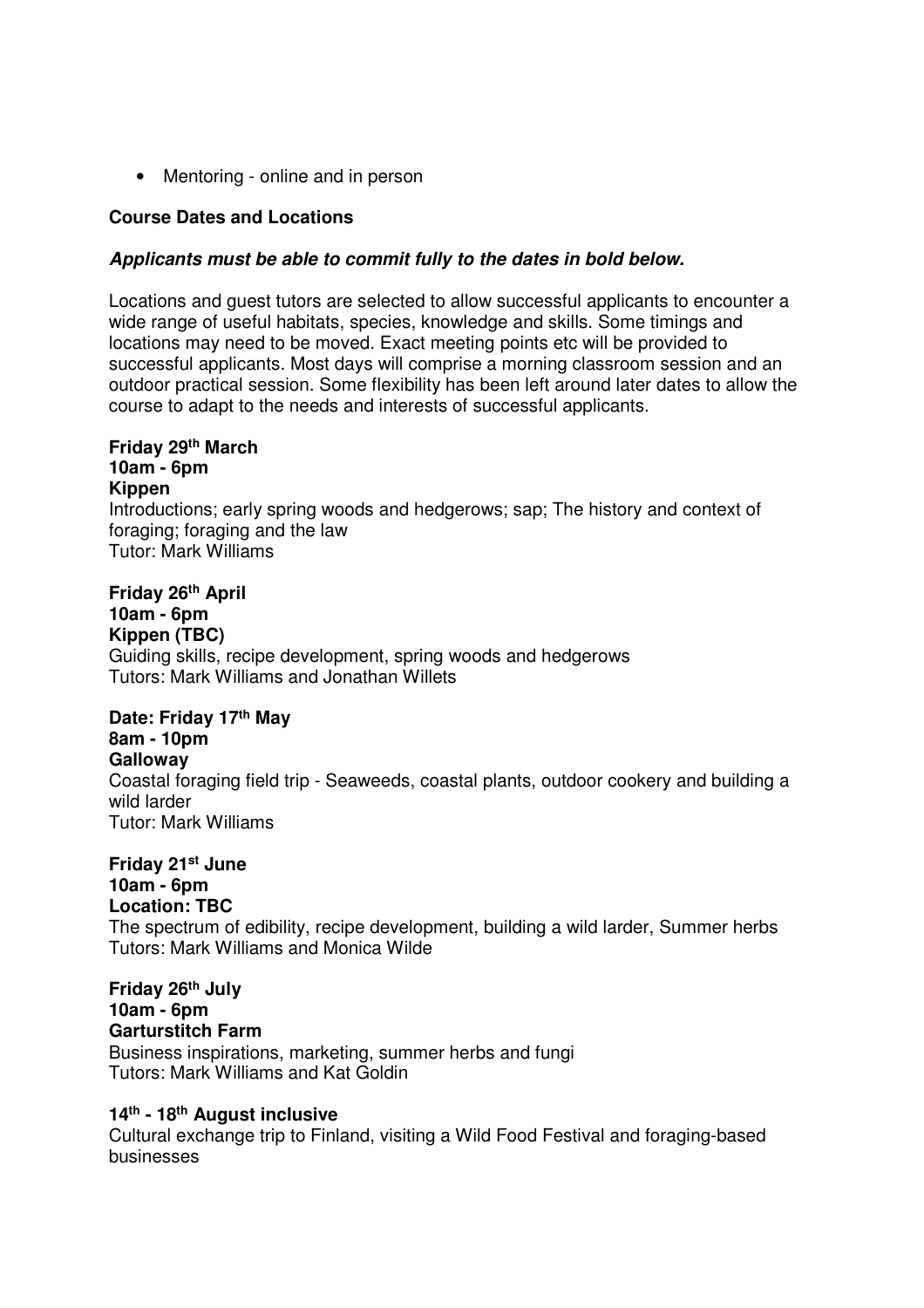**Friday 13th September 10am - 6pm Near Callander**  Fungi Day Tutors: Mark Williams and Nev Kilkenny

### **Saturday 14th and Sunday 15th September FVL Leader Area Wild Food Festival**

Participants will design, promote and deliver foraging events to be part of the festival

**Friday 25th October 10am - 6pm Location TBC (FVL area)**  Flexible to suit the needs of attendees Tutors: Mark Williams and Rupert Waites

### **Saturday 2nd and Sunday 3rd November**

As the culmination of the course, with the support of tutors/mentors, participants will design, promote and deliver a collaborative foraging event or series of linked events, for paying customers, and invited guests from the project steering committee.

#### **2020**

Some successful applicants will also be funded to attend the Zaube Wild Food Festival in Latvia in July 2020 - dates TBC

Course participants will also be expected to contribute events to the 2020 FVL Leader Area Wild Food Festival – May date TBC

### **What Does The Course Cost?**

The whole course, including all aspects of the overseas trip **apart from travel**  *insurance cost*, is fully funded for successful applicants (actual value around £2400 per person)

Participants are asked to pay a deposit of £250 towards the programme. This will be fully refunded at the end of the programme **if the commitments, as outlined in the separate** letter of agreement. In exceptional or unavoidable circumstances allowances will be made.

If the costs pose a barrier for you to take part, please get in touch with us at the time of application.

Successful applicants must be able to travel at their own cost to the Scottish locations

### **How To Apply**

### **Deadline for applications is Midnight on 23rd February**

Successful applicants will be notified by 1st March.

Please apply by email to Nikki Kenn - **kennn@stirling.gov.uk**.